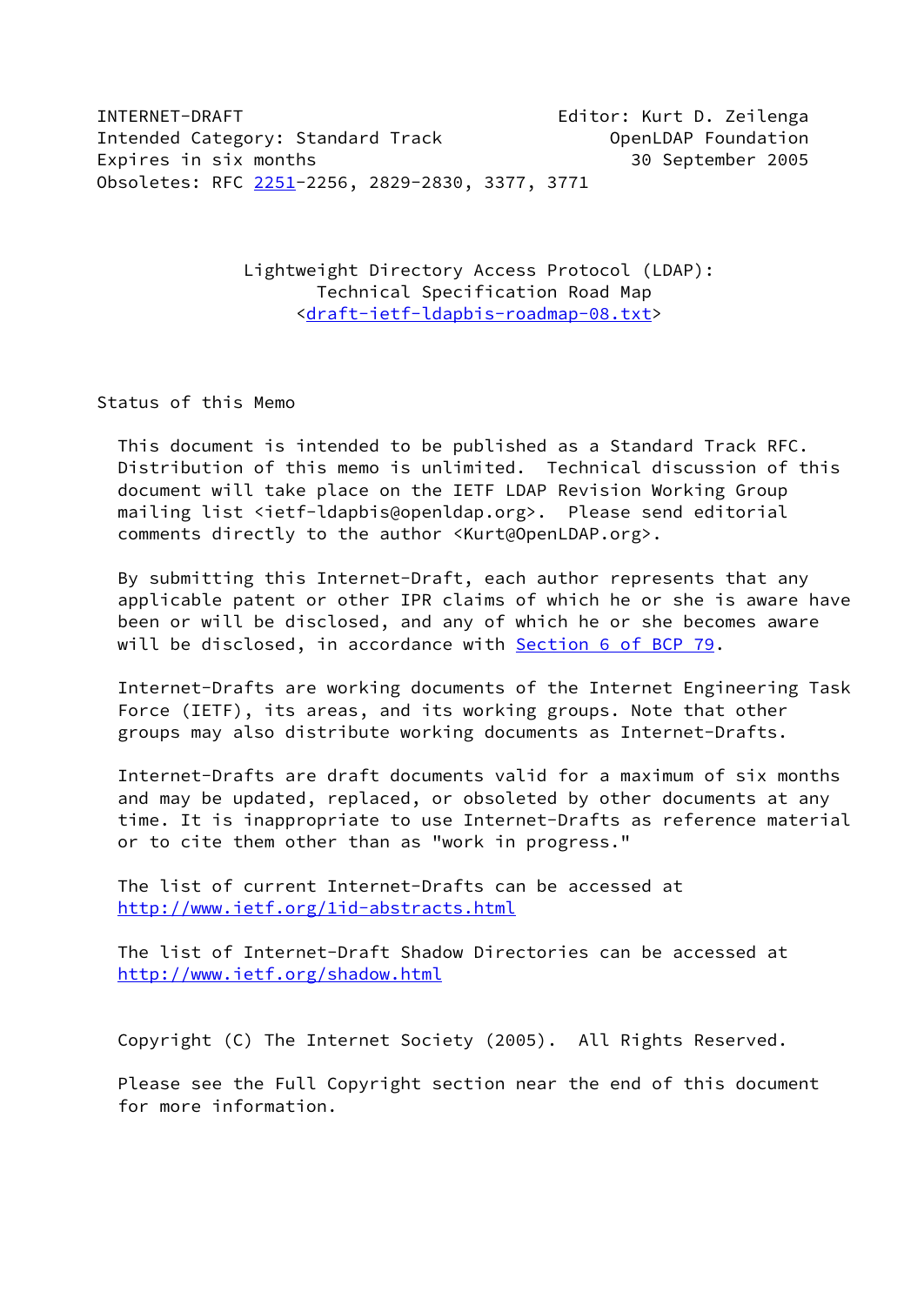INTERNET-DRAFT [draft-ietf-ldapbis-roadmap-08](https://datatracker.ietf.org/doc/pdf/draft-ietf-ldapbis-roadmap-08) 30 September 2005

### Abstract

 The Lightweight Directory Access Protocol (LDAP) is an Internet protocol for accessing distributed directory services which act in accordance with X.500 data and service models. This document provides a roadmap of the LDAP Technical Specification.

## Conventions

 The key words "MUST", "MUST NOT", "REQUIRED", "SHALL", "SHALL NOT", "SHOULD", "SHOULD NOT", "RECOMMENDED", "MAY", and "OPTIONAL" in this document are to be interpreted as described in [BCP 14](https://datatracker.ietf.org/doc/pdf/bcp14) [\[RFC2119](https://datatracker.ietf.org/doc/pdf/rfc2119)].

## <span id="page-1-0"></span>[1](#page-1-0). The LDAP Technical Specification

 The technical specification detailing version 3 of the Lightweight Directory Access Protocol (LDAP), an Internet Protocol, consists of this document and the following documents:

LDAP: The Protocol [[Protocol\]](#page-4-0), LDAP: Directory Information [Models](#page-4-1) [Models], LDAP: Authentication Methods and Connection Level Security Mechanisms [\[AuthMeth](#page-4-2)], LDAP: String Representation of Distinguished Names [[LDAPDN](#page-4-3)], LDAP: String Representation of Search Filters [\[Filters](#page-4-4)], LDAP: Uniform Resource Locator [[LDAPURL](#page-4-5)], LDAP: Syntaxes and Matching Rules [\[Syntaxes](#page-4-6)], LDAP: Internationalized String Preparation [[LDAPprep\]](#page-2-0), and LDAP: User Schema [\[Schema](#page-5-0)].

 The terms "LDAP" and "LDAPv3" are commonly used to informally refer to the protocol specified by this technical specification. The LDAP suite, as defined here, should be formally identified in other documents by a normative reference to this document.

 LDAP is an extensible protocol. Extensions to LDAP may be specified in other documents. Nomenclature denoting such combinations of LDAP-plus-extension(s) is not defined by this document but may be defined in some future document(s). Extensions are expected to be truly optional.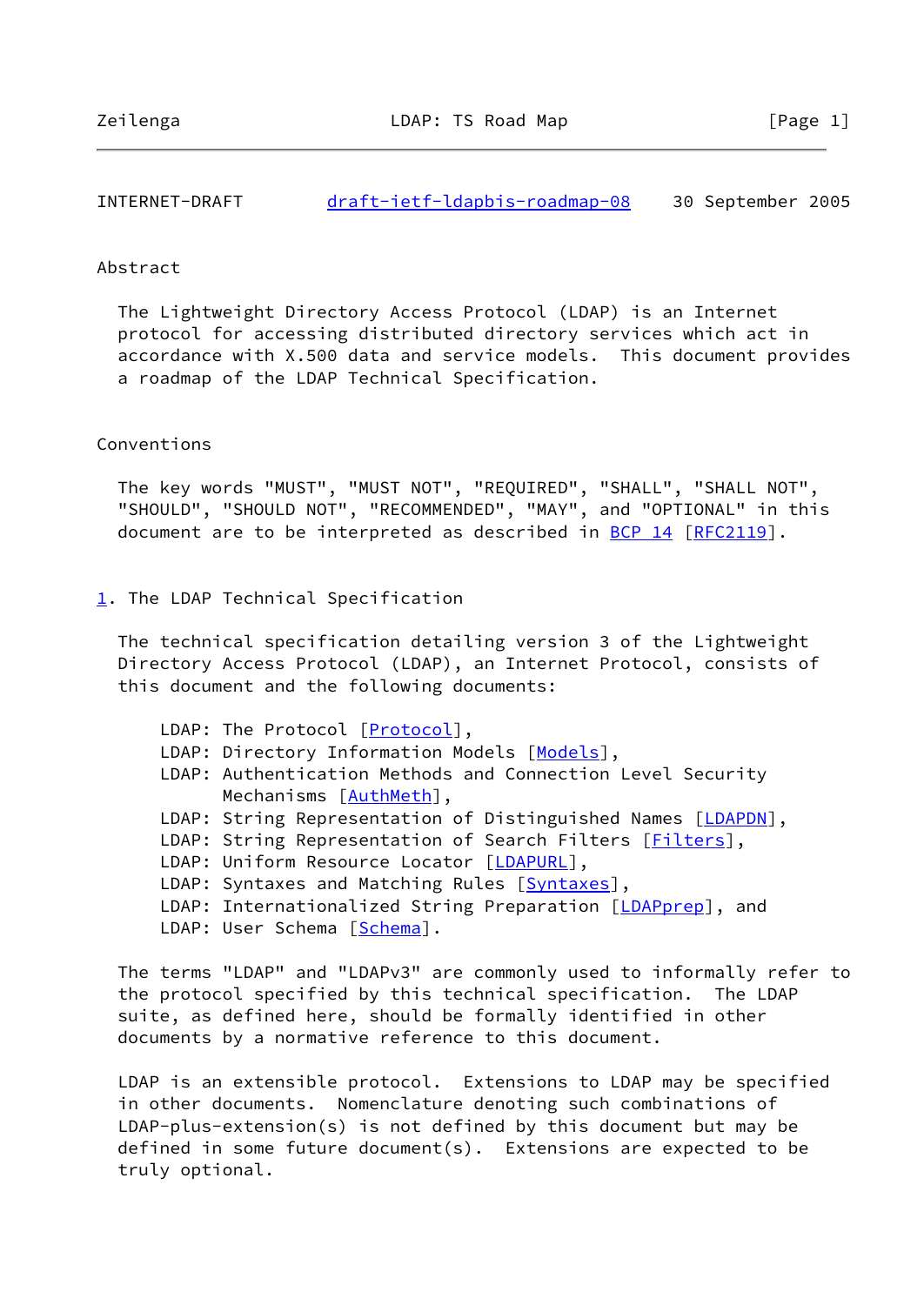IANA (Internet Assigned Numbers Authority) considerations for LDAP described in [BCP 64](https://datatracker.ietf.org/doc/pdf/bcp64) [[BCP64bis\]](#page-4-7) apply fully to this revision of the LDAP technical specification.

Zeilenga LDAP: TS Road Map [Page 2]

INTERNET-DRAFT [draft-ietf-ldapbis-roadmap-08](https://datatracker.ietf.org/doc/pdf/draft-ietf-ldapbis-roadmap-08) 30 September 2005

<span id="page-2-1"></span>[2](#page-2-1). Relationship to X.500

This technical specification defines LDAP in terms of  $[X.500]$  as an X.500 access mechanism. An LDAP server MUST act in accordance with X.500(1993) series of International Telecommunication Union - Telecom Standardization (ITU-T) Recommendations when providing the service. However, it is not required that an LDAP server make use of any X.500 protocols in providing this service, e.g. LDAP can be mapped onto any other directory system so long as the X.500 data and service models  $[X.501] [X.511]$  $[X.501] [X.511]$  as used in LDAP is not violated in the LDAP interface.

 This technical specification explicitly incorporates portions of X.500(93). Later revisions of X.500 do not automatically apply to this technical specification.

<span id="page-2-2"></span>[3](#page-2-2). Relationship to Obsolete Specifications

This technical specification, as defined in **Section 1**, obsoletes entirely the previously defined LDAP technical specification [\[RFC3377](https://datatracker.ietf.org/doc/pdf/rfc3377)] (which consists of [RFC 2251](https://datatracker.ietf.org/doc/pdf/rfc2251)-2256, [RFC 2829](https://datatracker.ietf.org/doc/pdf/rfc2829)-2830, [RFC 3771](https://datatracker.ietf.org/doc/pdf/rfc3771), and [RFC](https://datatracker.ietf.org/doc/pdf/rfc3377) [3377](https://datatracker.ietf.org/doc/pdf/rfc3377) itself). The technical specification was significantly reorganized.

This document replaces [RFC 3377](https://datatracker.ietf.org/doc/pdf/rfc3377) as well as Section [3.3 of RFC 2251](https://datatracker.ietf.org/doc/pdf/rfc2251#section-3.3). [\[Models](#page-4-1)] replaces portions of [RFC 2251](https://datatracker.ietf.org/doc/pdf/rfc2251), [RFC 2252](https://datatracker.ietf.org/doc/pdf/rfc2252) and [RFC 2256.](https://datatracker.ietf.org/doc/pdf/rfc2256) [\[Protocol](#page-4-0)] replaces the majority [RFC 2251](https://datatracker.ietf.org/doc/pdf/rfc2251), portions of [RFC 2252](https://datatracker.ietf.org/doc/pdf/rfc2252), and all of [RFC 3771](https://datatracker.ietf.org/doc/pdf/rfc3771). [\[AuthMeth](#page-4-2)] replaces [RFC 2829](https://datatracker.ietf.org/doc/pdf/rfc2829), [RFC 2830,](https://datatracker.ietf.org/doc/pdf/rfc2830) and portions of [RFC 2251](https://datatracker.ietf.org/doc/pdf/rfc2251). [\[Syntaxes](#page-4-6)] replaces the majority of [RFC 2252](https://datatracker.ietf.org/doc/pdf/rfc2252) and portions of [RFC 2256.](https://datatracker.ietf.org/doc/pdf/rfc2256) [[Schema](#page-5-0)] replaces the majority of [RFC 2256](https://datatracker.ietf.org/doc/pdf/rfc2256). [\[LDAPDN](#page-4-3)] replaces [RFC 2253](https://datatracker.ietf.org/doc/pdf/rfc2253). [\[Filters](#page-4-4)] replaces [RFC 2254.](https://datatracker.ietf.org/doc/pdf/rfc2254) [[LDAPURL](#page-4-5)] replaces [RFC 2255](https://datatracker.ietf.org/doc/pdf/rfc2255).

<span id="page-2-0"></span> [LDAPprep] is new to this revision of the LDAP technical specification.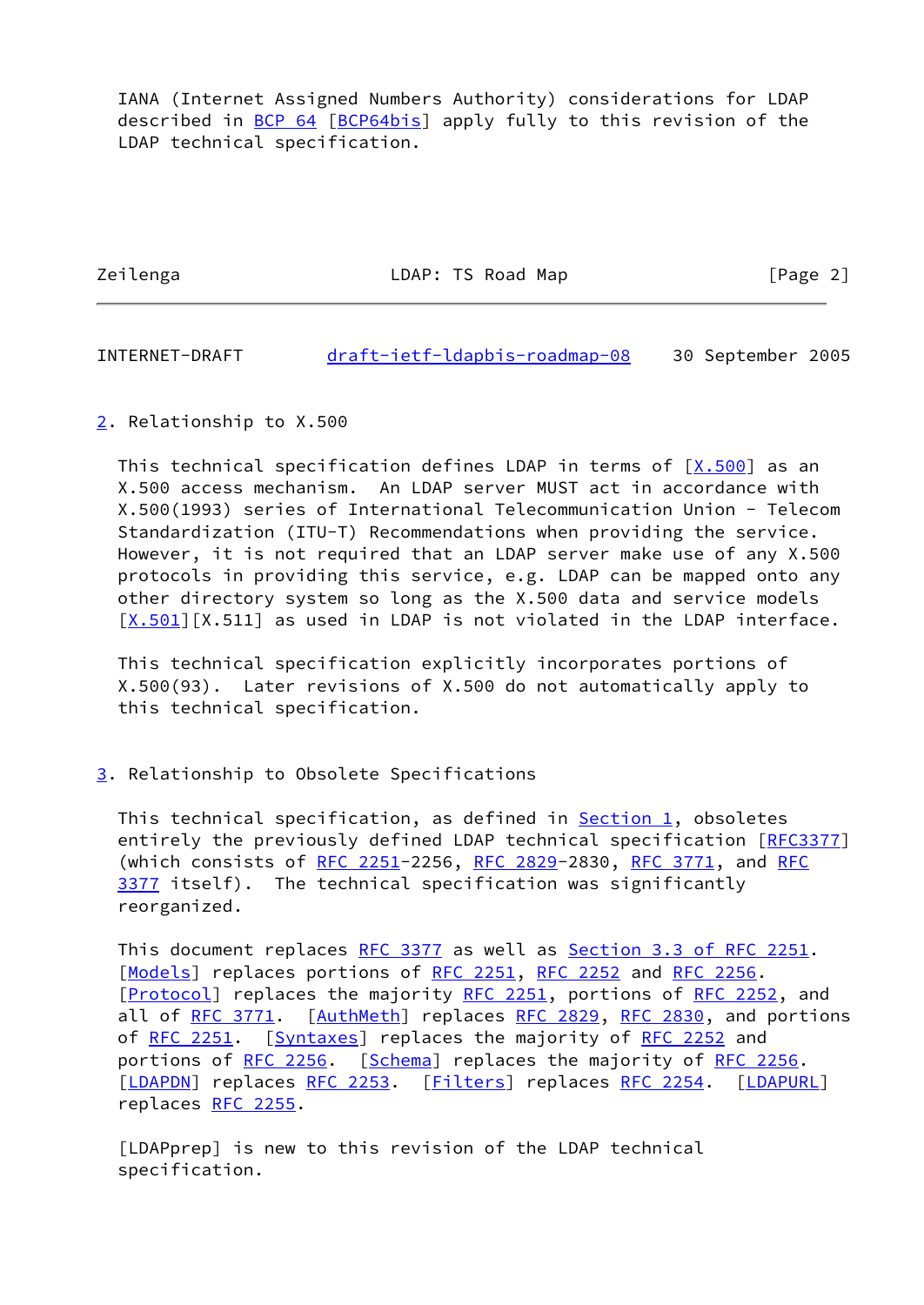Each document of this specification contains appendices summarizing changes to all sections of the specifications they replace. [Appendix](#page-5-3) [A.1](#page-5-3) of this document details changes made to [RFC 3377.](https://datatracker.ietf.org/doc/pdf/rfc3377) [Appendix A.2](#page-5-4) of this document details changes made to **Section [3.3 of RFC 2251](https://datatracker.ietf.org/doc/pdf/rfc2251#section-3.3).** 

 Additionally, portions of this technical specification update and/or replace a number of other documents not listed above. These relationships are discussed in the documents detailings these portions of this technical specification.

## <span id="page-3-0"></span>[4](#page-3-0). Security Considerations

| Zeilenga | LDAP: TS Road Map | [Page 3] |
|----------|-------------------|----------|
|          |                   |          |

INTERNET-DRAFT [draft-ietf-ldapbis-roadmap-08](https://datatracker.ietf.org/doc/pdf/draft-ietf-ldapbis-roadmap-08) 30 September 2005

 LDAP security considerations are discussed in each document comprising the technical specification.

## <span id="page-3-1"></span>[5](#page-3-1). IANA Considerations

No actions.

 [[Note to RFC Editor: this section may be removed prior to publication.]]

#### <span id="page-3-2"></span>[6](#page-3-2). Acknowledgments

This document is based largely on [RFC 3377](https://datatracker.ietf.org/doc/pdf/rfc3377) by J. Hodges and R. Morgan, a product of the LDAPBIS and LDAPEXT Working Groups. The document also borrows from [RFC 2251](https://datatracker.ietf.org/doc/pdf/rfc2251) by M. Wahl, T. Howes, and S. Kille, a product of the ASID Working Group.

This document is a product of the IETF LDAPBIS Working Group.

<span id="page-3-3"></span>[7](#page-3-3). Author's Address

 Kurt D. Zeilenga OpenLDAP Foundation

Email: Kurt@OpenLDAP.org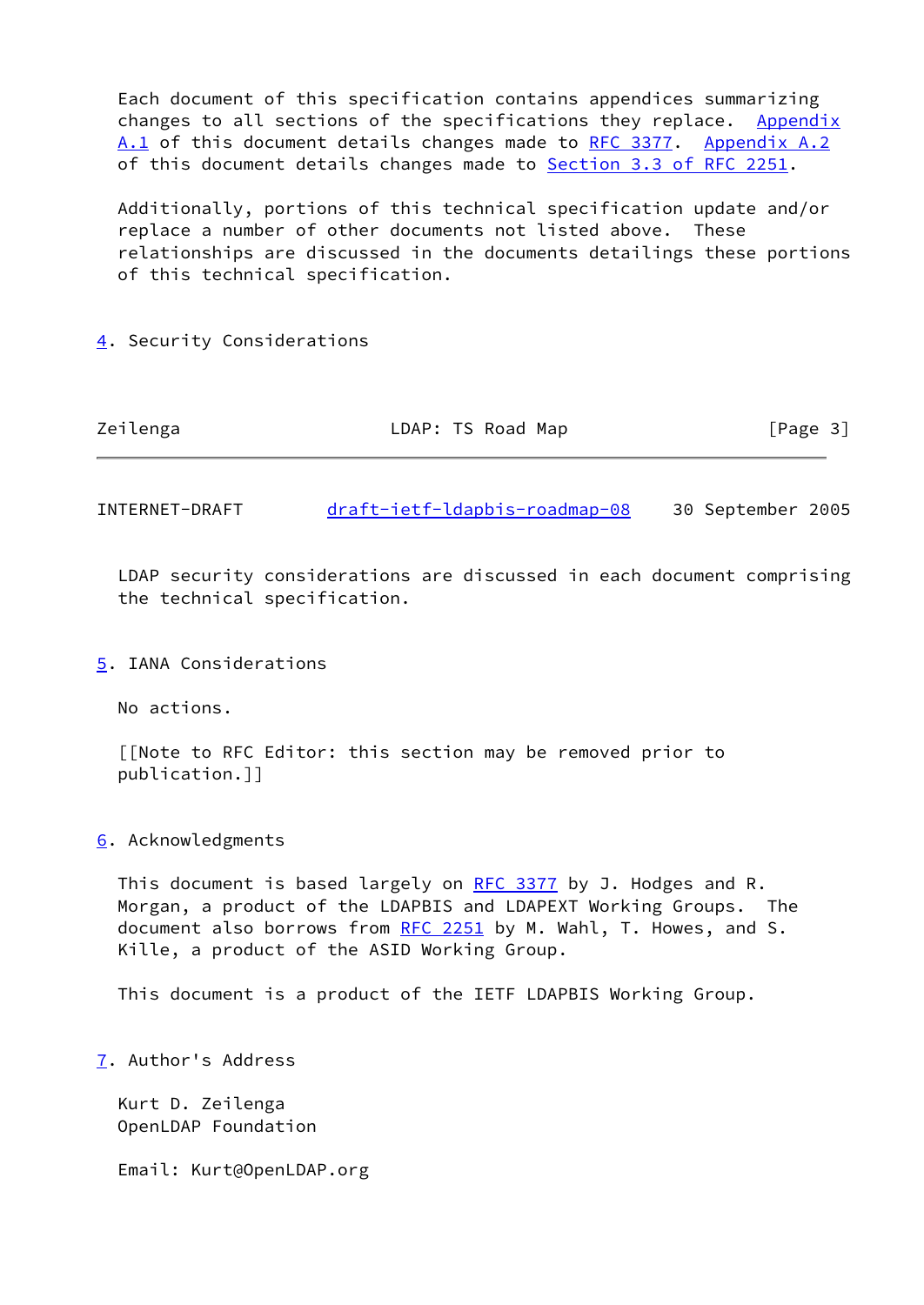# <span id="page-4-8"></span>[8](#page-4-8). References

 [[Note to the RFC Editor: please replace the citation tags used in referencing Internet-Drafts with tags of the form RFCnnnn where possible.]]

- <span id="page-4-9"></span><span id="page-4-7"></span>[8.1](#page-4-9). Normative References
	- [RFC2119] Bradner, S., "Key words for use in RFCs to Indicate Requirement Levels", [BCP 14](https://datatracker.ietf.org/doc/pdf/bcp14) (also [RFC 2119\)](https://datatracker.ietf.org/doc/pdf/rfc2119), March 1997.
	- [BCP64bis] Zeilenga, K., "IANA Considerations for LDAP", [draft-ietf-ldapbis-bcp64-xx.txt](https://datatracker.ietf.org/doc/pdf/draft-ietf-ldapbis-bcp64-xx.txt), a work in progress.
	- [Protocol] Sermersheim, J. (editor), "LDAP: The Protocol", [draft-ietf-ldapbis-protocol-xx.txt,](https://datatracker.ietf.org/doc/pdf/draft-ietf-ldapbis-protocol-xx.txt) a work in progress.

<span id="page-4-0"></span>

| Zeilenga       | LDAP: TS Road Map             | [Page 4]          |  |
|----------------|-------------------------------|-------------------|--|
|                |                               |                   |  |
| INTERNET-DRAFT | draft-ietf-ldapbis-roadmap-08 | 30 September 2005 |  |

- <span id="page-4-1"></span> [Models] Zeilenga, K. (editor), "LDAP: Directory Information Models", [draft-ietf-ldapbis-models-xx.txt](https://datatracker.ietf.org/doc/pdf/draft-ietf-ldapbis-models-xx.txt), a work in progress.
- <span id="page-4-2"></span> [AuthMeth] Harrison, R. (editor), "LDAP: Authentication Methods and Connection Level Security Mechanisms", [draft-ietf-ldapbis-authmeth-xx.txt,](https://datatracker.ietf.org/doc/pdf/draft-ietf-ldapbis-authmeth-xx.txt) a work in progress.
- <span id="page-4-3"></span> [LDAPDN] Zeilenga, K. (editor), "LDAP: String Representation of Distinguished Names", [draft-ietf-ldapbis-dn-xx.txt,](https://datatracker.ietf.org/doc/pdf/draft-ietf-ldapbis-dn-xx.txt) a work in progress.
- <span id="page-4-4"></span> [Filters] Smith, M. (editor), LDAPbis WG, "LDAP: String Representation of Search Filters", [draft-ietf-ldapbis-filter-xx.txt](https://datatracker.ietf.org/doc/pdf/draft-ietf-ldapbis-filter-xx.txt), a work in progress.
- <span id="page-4-5"></span> [LDAPURL] Smith, M. (editor), "LDAP: Uniform Resource Locator", [draft-ietf-ldapbis-url-xx.txt](https://datatracker.ietf.org/doc/pdf/draft-ietf-ldapbis-url-xx.txt), a work in progress.
- <span id="page-4-6"></span> [Syntaxes] Legg, S. (editor), "LDAP: Syntaxes and Matching Rules", [draft-ietf-ldapbis-syntaxes-xx.txt,](https://datatracker.ietf.org/doc/pdf/draft-ietf-ldapbis-syntaxes-xx.txt) a work in progress.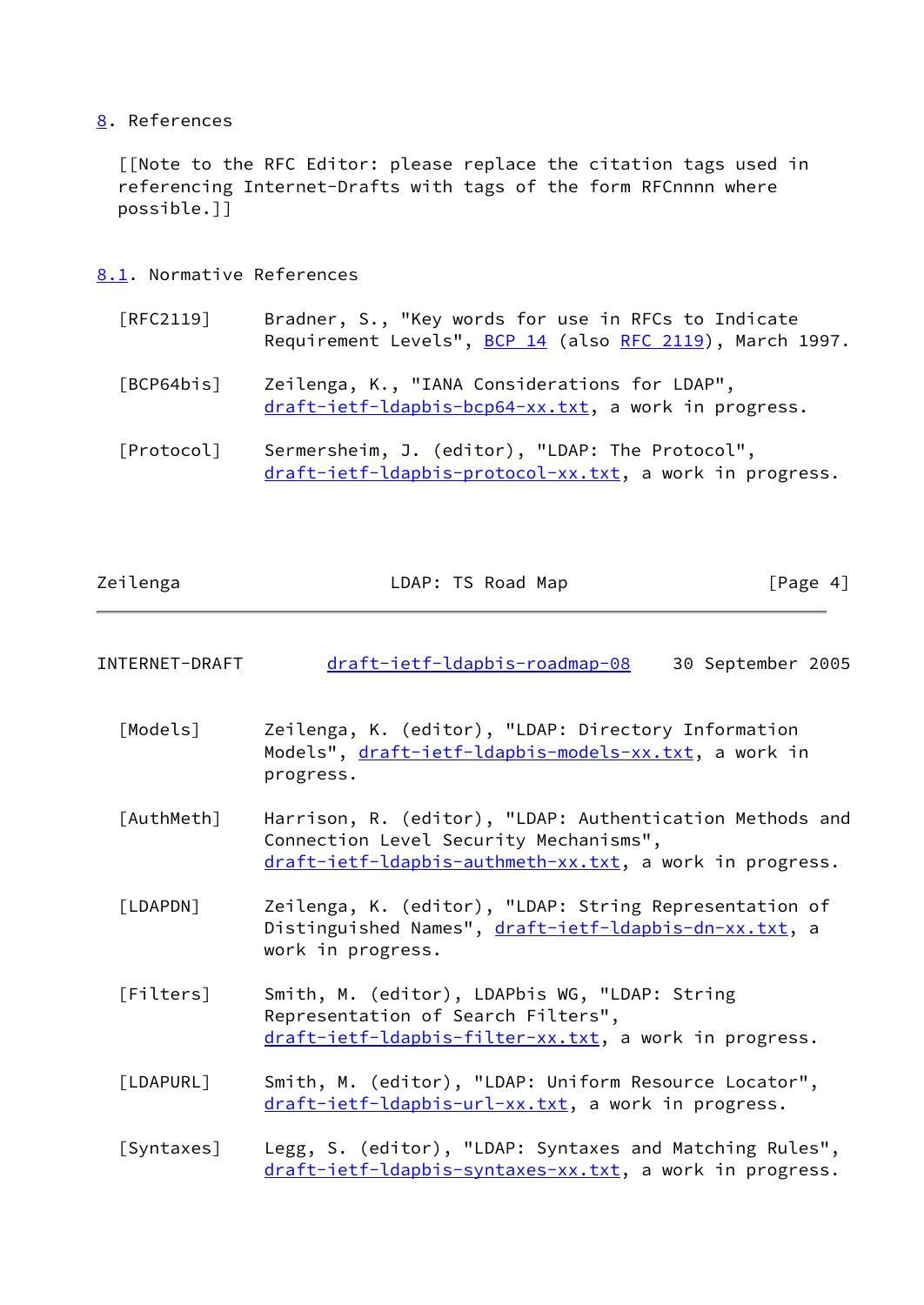<span id="page-5-1"></span><span id="page-5-0"></span>

| [LDAPprep] | Zeilenga, K., "LDAP: Internationalized String<br>Preparation", draft-ietf-ldapbis-strprep-xx.txt, a work<br>in progress.                                                                         |
|------------|--------------------------------------------------------------------------------------------------------------------------------------------------------------------------------------------------|
| [Schema]   | Dally, K. (editor), "LDAP: User Schema",<br>draft-ietf-ldapbis-user-schema-xx.txt, a work in<br>progress.                                                                                        |
| [X.500]    | International Telecommunication Union -<br>Telecommunication Standardization Sector, "The Directory<br>-- Overview of concepts, models and services,"<br>X.500(1993) (also ISO/IEC 9594-1:1994). |
| [X.501]    | International Telecommunication Union -<br>Telecommunication Standardization Sector, "The Directory<br>-- Models," X.501(1993) (also ISO/IEC 9594-2:1994).                                       |
| [X.511]    | International Telecommunication Union -<br>Telecommunication Standardization Sector, "The<br>Directory: Abstract Service Definition", X.511(1993)<br>(also ISO/IEC 9594-3:1993).                 |

## <span id="page-5-5"></span><span id="page-5-2"></span>[8.2](#page-5-5). Informative References

None.

| Zeilenga | LDAP: TS Road Map | [Page 5] |
|----------|-------------------|----------|
|          |                   |          |

INTERNET-DRAFT [draft-ietf-ldapbis-roadmap-08](https://datatracker.ietf.org/doc/pdf/draft-ietf-ldapbis-roadmap-08) 30 September 2005

<span id="page-5-6"></span>[Appendix A.](#page-5-6) Changes to Previous Documents

 This appendix outlines changes this document makes relative to the documents it replaces (in whole or in part).

## <span id="page-5-3"></span>[Appendix A.1](#page-5-3). Changes to [RFC 3377](https://datatracker.ietf.org/doc/pdf/rfc3377)

This document is nearly a complete rewrite of [RFC 3377](https://datatracker.ietf.org/doc/pdf/rfc3377) as much of the material of [RFC 3377](https://datatracker.ietf.org/doc/pdf/rfc3377) is no longer applicable. The changes include redefining the terms "LDAP" and "LDAPv3" to refer to this revision of the technical specification.

<span id="page-5-4"></span>[Appendix A.2](#page-5-4). Changes to Section [3.3 of RFC 2251](https://datatracker.ietf.org/doc/pdf/rfc2251#section-3.3)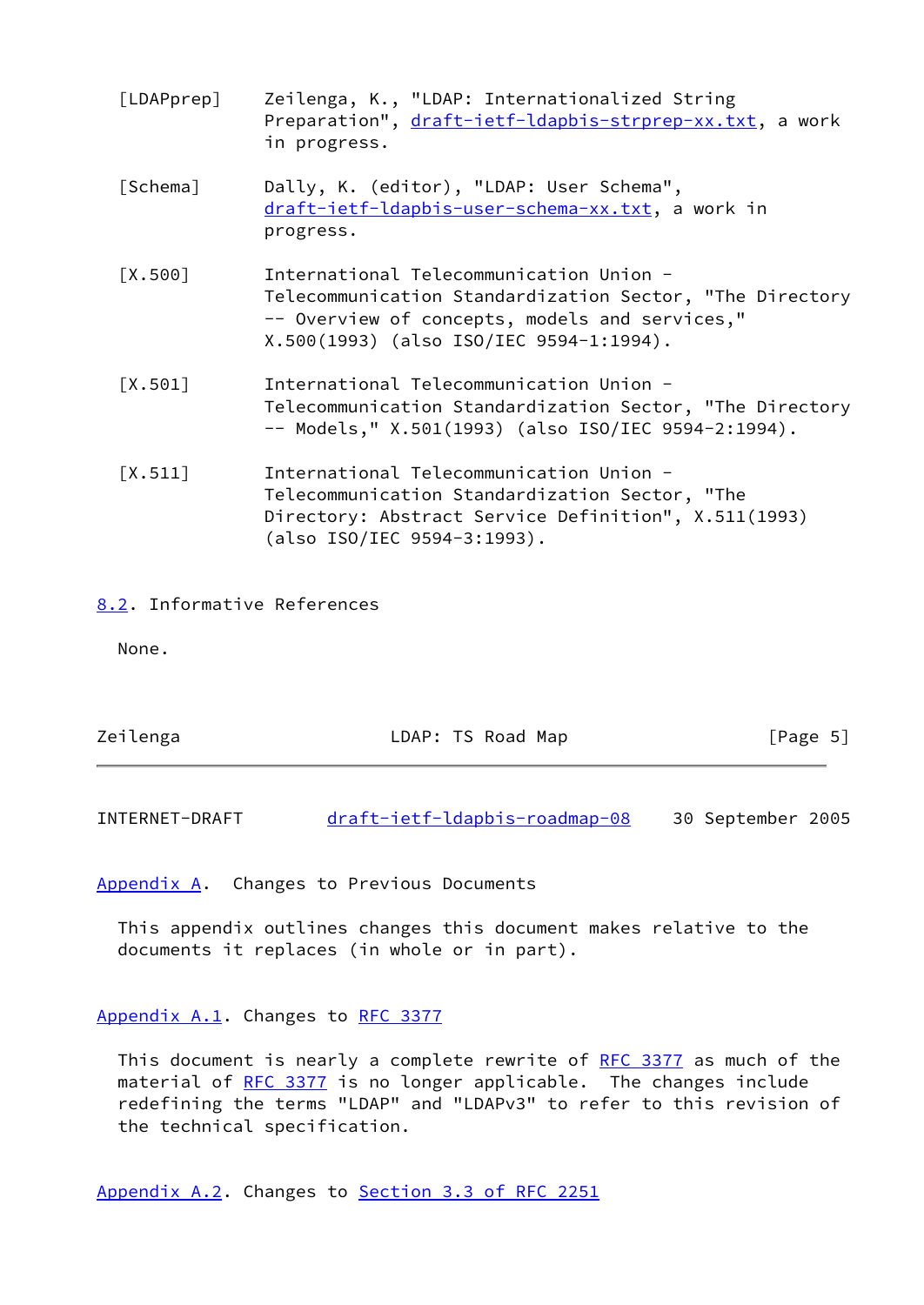The section was modified slightly (the word "document" was replaced with "technical specification") to clarify that it applies to the entire LDAP technical specification.

## Intellectual Property Rights

 The IETF takes no position regarding the validity or scope of any Intellectual Property Rights or other rights that might be claimed to pertain to the implementation or use of the technology described in this document or the extent to which any license under such rights might or might not be available; nor does it represent that it has made any independent effort to identify any such rights. Information on the procedures with respect to rights in RFC documents can be found in [BCP 78](https://datatracker.ietf.org/doc/pdf/bcp78) and [BCP 79](https://datatracker.ietf.org/doc/pdf/bcp79).

 Copies of IPR disclosures made to the IETF Secretariat and any assurances of licenses to be made available, or the result of an attempt made to obtain a general license or permission for the use of such proprietary rights by implementers or users of this specification can be obtained from the IETF on-line IPR repository at <http://www.ietf.org/ipr>.

 The IETF invites any interested party to bring to its attention any copyrights, patents or patent applications, or other proprietary rights that may cover technology that may be required to implement this standard. Please address the information to the IETF at ietf-ipr@ietf.org.

| Zeilenga       | LDAP: TS Road Map             | [Page 6]          |  |
|----------------|-------------------------------|-------------------|--|
|                |                               |                   |  |
| INTERNET-DRAFT | draft-ietf-ldapbis-roadmap-08 | 30 September 2005 |  |

Full Copyright

Copyright (C) The Internet Society (2005).

 This document is subject to the rights, licenses and restrictions contained in  $BCP$  78, and except as set forth therein, the authors retain all their rights.